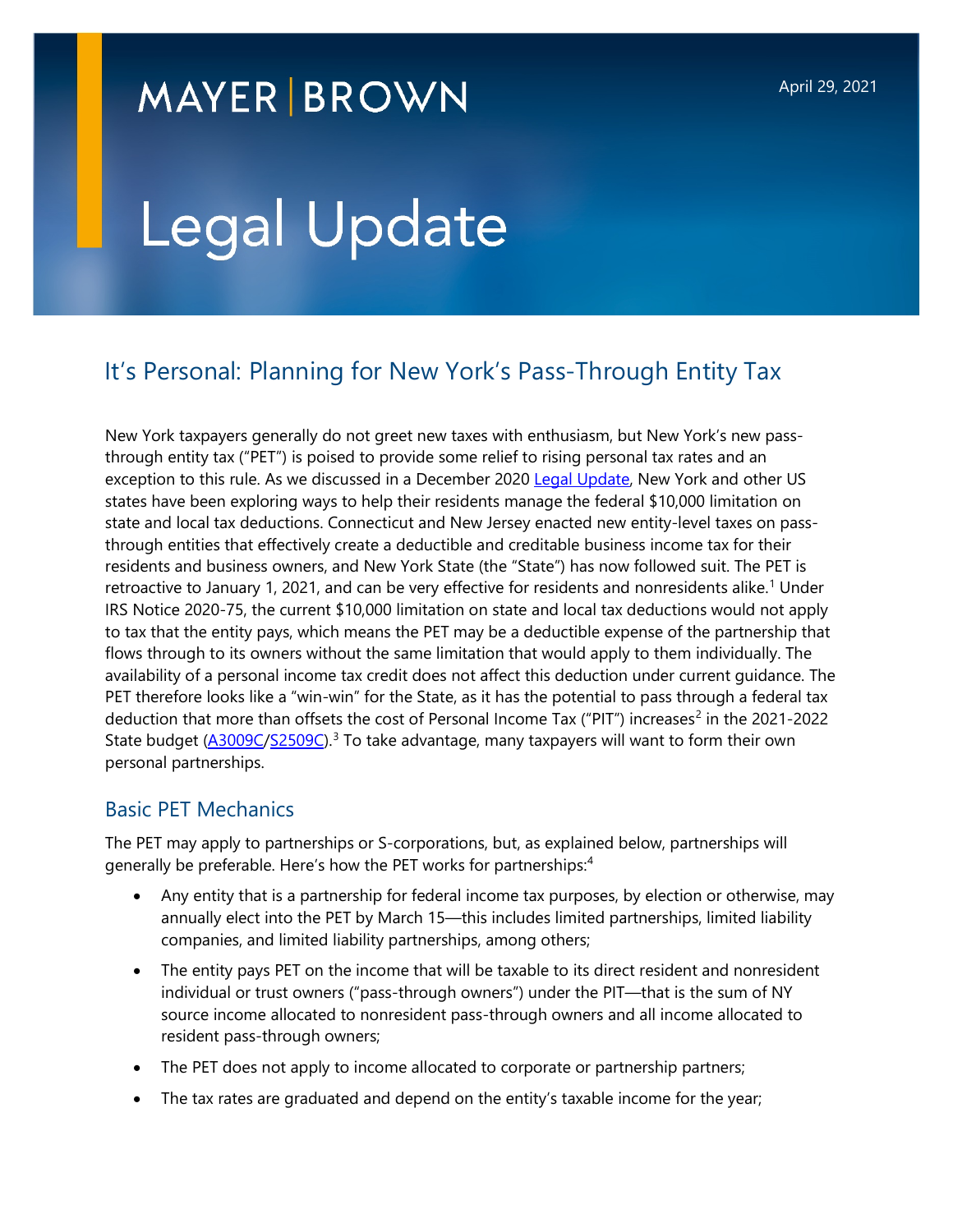- The pass-through owners claim PIT credits for the PET that the entity pays with respect to their shares of partnership income, as well as similar tax paid by the entity to other states; and
- The entity—under current IRS guidance—claims a deduction for the PET in determining the non-separately stated income that flows through to its owners for federal income tax purposes. (That deduction is, however, added back to income for PIT purposes to prevent a double benefit.)

The New York PET has been years in the making.<sup>[5](#page-6-4)</sup> Over that time, it has evolved into a form that is flexible and potentially effective at managing the net effect of State tax liabilities. This particular structure is a change from prior State proposals because, among other things, the tax is electable, the credit fully offset the PET and may be allowed for pass-through tax paid to other states, and the base is specifically linked to the PIT, which allows resident pass-through owners to get the benefit of PET on income from investments, including income from a carried interest, and income sourced to other states.<sup>[6](#page-6-5)</sup> NYC should build on this framework and adopt an elective surcharge for the income allocable to NYC residents, and then provide its residents with a credit.

## Example

Your Real Estate, LLC, owns an office building in Philadelphia and another office building in NYC, through separate disregarded entities. It has three partners—individual A (NY nonresident), individual B (NY resident), and C Corp. A and B each receive 25% allocations of profit, loss, deduction and credit, and C Corp. receives a 50% allocation of the same, other than the PET expense, which is allocated to each partner in proportion to that partner's share of income subject to tax. Your Real Estate, LLC, elects to pay PET, and, in 2022, recognizes \$10 million of rental income from the Philly property, \$10 million of rental income from the NYC property, and a \$100 million gain from a sale of the NYC property. Your Real Estate, LLC, would determine its PET as follows:

| Member                                       | Income Allocation | Art. 22 Income  | <b>PET</b>     |
|----------------------------------------------|-------------------|-----------------|----------------|
| A                                            | \$30,000,000.00   | \$27,500,000.00 | \$2,997,500.00 |
| B                                            | \$30,000,000.00   | \$30,000,000.00 | \$3,270,000.00 |
| Corp C.                                      | \$60,000,000.00   | \$0.00          | \$0.00         |
| PET taxable income                           |                   | \$57,500,000.00 |                |
| PET rate                                     |                   | 10.90%          |                |
| <b>Total PET</b>                             |                   |                 | \$6,267,500.00 |
| Fed. tax savings,<br>Assuming a 40% tax rate |                   |                 | \$2,507,000.00 |

Under this example, for New York PIT purposes, A and B would be eligible for PET credits equal to the amount of PET attributable to their shares of PET taxable income. Those credits would be applied against A and B's New York PIT liability, which would be determined without any deduction for the PET expense. Any credits in excess of PIT liability would then be refundable (without interest).<sup>[7](#page-6-6)</sup> A's PIT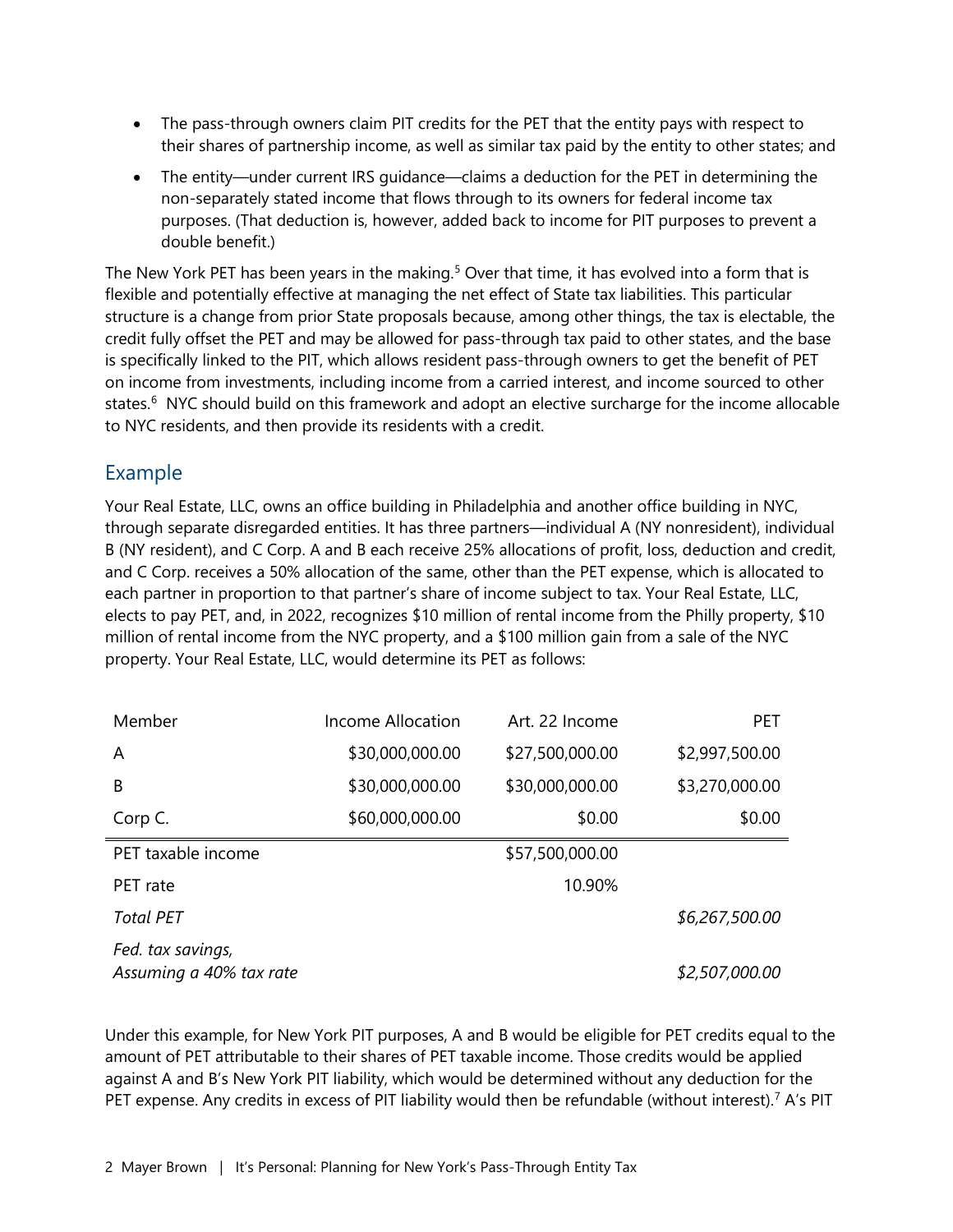income is smaller than B's because A would allocate \$2,500,000 in rental income to Pennsylvania (i.e., outside New York) but B would include all income from all sources under the PIT.

For federal income tax purposes, Your Real Estate, LLC, would presumably allocate the PET expense to Ms. A and Mr. B based on their shares of the PET expense and adjust capital accounts accordingly. PET deductions of \$2,997,500 and \$3,270,000 would flow through to Ms. A and Mr. B, respectively, through each member's distributive share of non-separately stated income or loss, which would be reflected on their Form K-1s.

Note that we have chosen income from real estate, and omitted any other expenses or deductions, to simplify this example. In particular, income from a multistate services business would require determining the NY source income for Ms. A pursuant to a more complex three-factor apportionment formula composed of property, payroll and sales.

# S Corporations

As mentioned above, PET is also available for New York "S" corporations, $8$  but the taxable income of an S corporation is calculated differently for this purpose—it only includes income sourced to NY customers. That means, under current law, the S corporation would potentially have a much smaller tax base than its resident owners, and the owners' PET benefit would be constrained by the S corporation's sourcing and customer base. $9$  By way of example, a resident pass-through owner of an S corporation that earns 10% of its income from NY sources would pay PIT on 100% of his or her income from the corporation, but the corporation would only pay PET on 10% of its income. As a result, while a New York S corporation may allow taxpayers to take advantage of the SALT workaround, its resident shareholders may not get the benefit of a PET deduction on all of the income they report for PIT purposes.

# Maximizing the PET

The owners of a business may have different needs, based on their own geographies and profiles, and electing to pay the PET may not work for all of them at the same time. For example, under current state rules, an asset manager with California partners would likely prefer that its New York passthrough owners form their own personal holding companies, or New York resident holding companies, to receive their shares of fees and carried interest income. This is because the California pass-through owners cannot claim a state income tax credit for PET under current California law, and the PET would represent a net tax increase—in effect double state tax on their New York source income.

The key to unlocking the PET in these circumstances is electability, and it will often work best if each pass-through owner of a business forms his or her own partnership (or S corporation) to elect to pay the PET and claim the corresponding credit.

By allowing New York residents to separately plan for the PET, multi-state businesses avoid potential trade-offs between New York and non-New York pass-through owners. Under this approach, each pass-through owner would form a separate personal partnership to align the tax base and rate with his or her share of the underlying entity's income. For New Jersey residents, a personal partnership, or resident-only partnership, may be the only path to achieving a SALT deduction for the full income they report on their New Jersey returns.<sup>[10](#page-6-9)</sup> This approach also avoids involving the other owners and the larger entity in the risks and compliance associated with his or her planning. Risks include a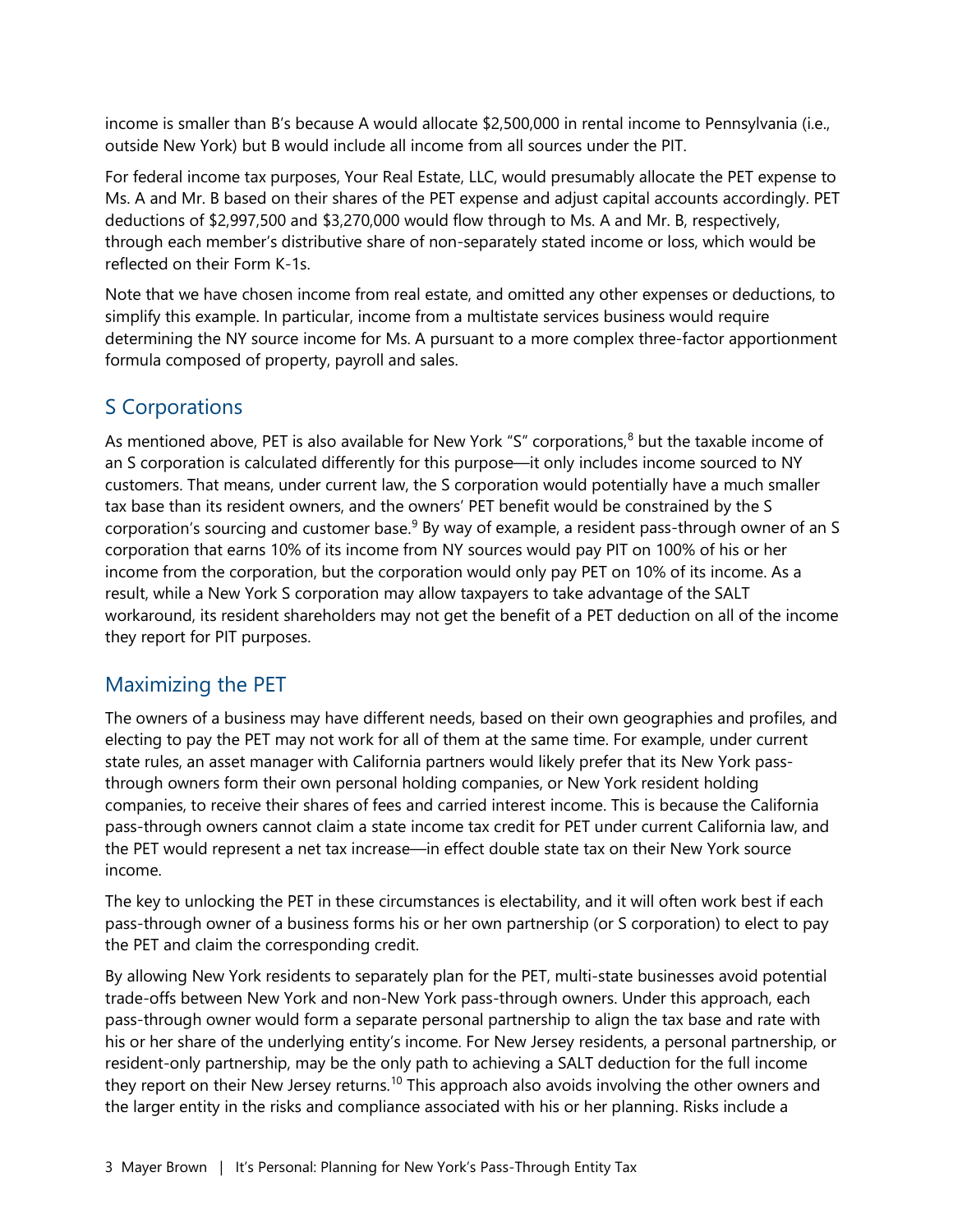change in IRS policy. After all, it is possible the IRS could reverse its position in Notice 2020-75, which confirms that the current \$10,000 limitation on state and local tax deductions does not apply to tax that an entity pays, and assert partnership-level assessments under the new partnership audit regime, and that is an outcome some non-New York or non-pass-through owners may want to avoid.

Allowing New York residents to form resident-only partnerships may also work and provide some pass-through owners with an arbitrage opportunity—if the PET rate exceeds a partner's PIT rate, the excess credit may be applied against income from other sources.

In the event a partnership ultimately includes New York resident and nonresident pass-through owners, it would want to specially allocate any PET expense to the partners based on their shares of income subject to the PET. These allocations would be necessary to match the PET expense with the pass-through owners' shares of the income subject to tax, and credit claimed, at the PIT level. These allocations would need to observe Subchapter K requirements, including the rules governing substantial economic effect.

# Descriptions of Additional Relevant Mechanics

- **Eligible Entities:** All entities taxed as partnerships for federal income tax purposes (other than publicly traded partnerships) that have NY source income or a resident partner are eligible to elect to pay the PET. New York S corporations (i.e., federal S corporations that have elected New York S corporation status) that are subject to NY Corporate Franchise Tax are also eligible.<sup>[11](#page-6-10)</sup>
- **Election Timing:** The election to pay the PET must be made annually by the due date of the first estimated payment of tax (March 15), and by October 15, 2021, for the 2021 tax year. Once an election is made for any particular year, it is irrevocable for that year.<sup>[12](#page-6-11)</sup>
- **PET Rates:**[13](#page-6-12)
	- $\circ$  6.85% for electing entities with taxable income of \$2 million or less;
	- $\circ$  9.65% for electing entities with taxable income over \$2 million but not over \$5 million;
	- $\circ$  10.3% for electing entities with taxable income over \$5 million but not over \$25 million; and
	- o 10.9% for electing entities with taxable income over \$25 million.
- **Liability:** Electing partnerships and S-corporations are directly liable for the PET. In addition, any taxpayer eligible to claim a credit pursuant to the PET is severally liable for his or her share of PET to the extent not paid by the corresponding electing partnership or S-corporation. Furthermore, certain "controlling partners"<sup>[14](#page-6-13)</sup> have joint and several liability for any unpaid PFT<sup>[15](#page-6-14)</sup>
- **PET Credit:** The credit is allowed only to direct pass-through owners. The credit is equal to the amount of PET calculated on the income that is taxable to the pass-through owner under the PIT. An individual may aggregate credits from multiple pass-through entities. If the individual's aggregate credit exceeds his or her PIT liability, the excess may be considered an overpayment to be credited or refunded without interest. The aggregate credits for income from any electing entity cannot exceed the entity's PET liability.<sup>[16](#page-6-0)</sup>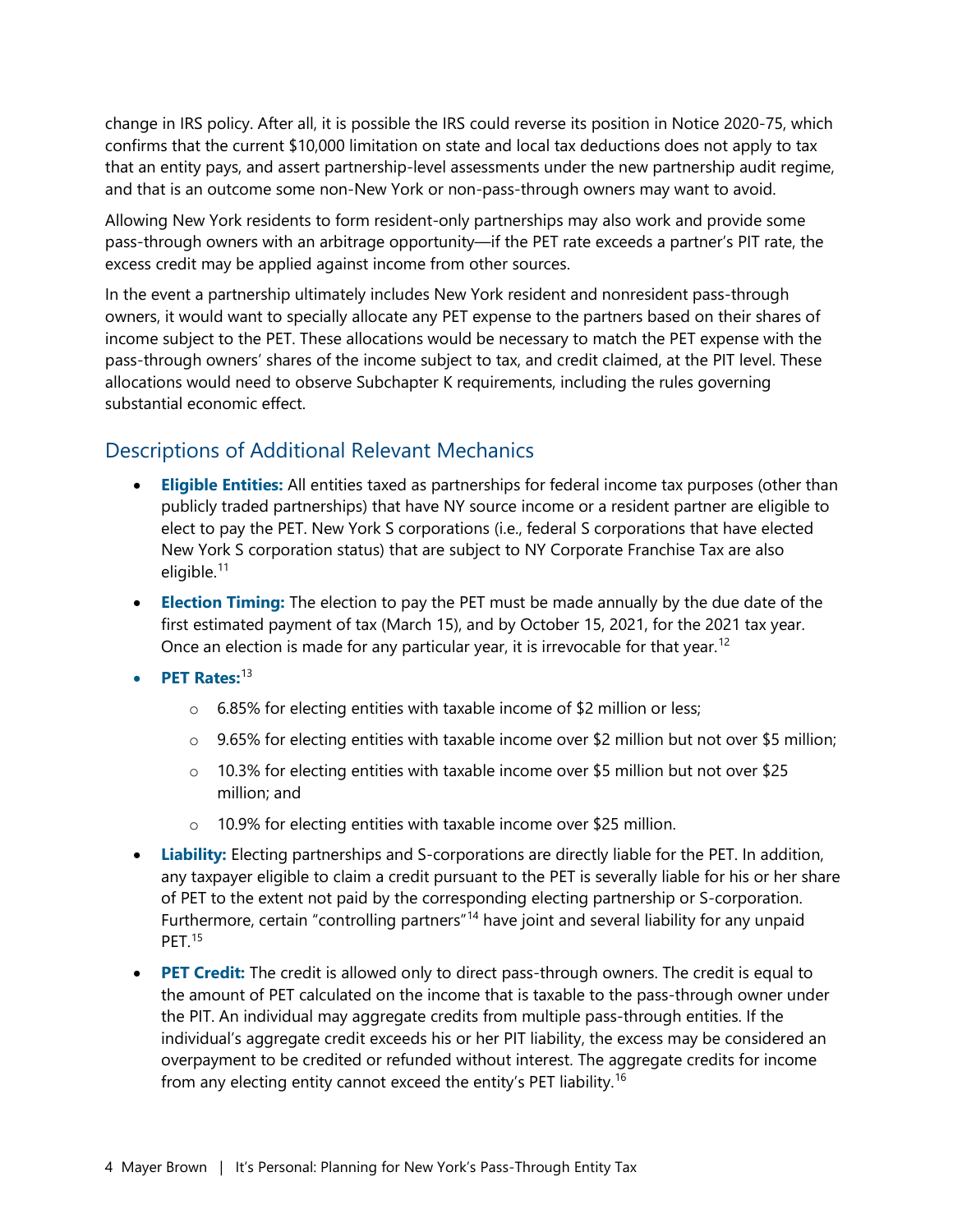- **Out-of-State Credit:** Resident pass-through owners may claim a PIT credit for any similar pass-through taxes imposed on the income of a partnership or S-corporation of which the resident is a pass-through owner, provided such taxes are substantially similar to the PET.<sup>[17](#page-6-15)</sup> This credit is limited to the tax due in NY and is not refundable. Currently, there is no guidance from the State as to which pass-through taxes it will consider sufficiently similar.<sup>[18](#page-6-16)</sup>
- **Reporting Requirements:** No PET credit shall be allowed to a taxpayer unless the electing entity provides sufficient information to identify the taxpayer on its PET tax return.<sup>[19](#page-6-17)</sup> Generally, the information that is required to be included on the return of an electing entity includes the tax due, identifying information of each pass-through owner, the assumed residency status for each pass-through owner, and each pass-through owner's share of PET.<sup>[20](#page-6-1)</sup> Special requirements apply to pass-through owners that are disregarded entities that roll up into PIT filers<sup>[21](#page-6-18)</sup>
- **Estimated Tax Installments:** An electing pass-through entity must make four estimated payments of tax on March 15, June 15, September 15, and December 15. Each installment must be 25% of the required annual payment, which is the lesser of 90% of the tax shown on the return for the taxable year or 100% of the tax shown on the return of the electing entity for the preceding year. No estimated PET payments are due for 2021, but PIT estimated tax payments are due without regard to any PET elections for 2021.<sup>[22](#page-6-19)</sup> Estimated tax penalties will be calculated as if a PIT credit for PET does not apply.
- **Amended Returns:** Amended returns may only be filed with the consent of the Commissioner<sup>[23](#page-6-20)</sup>

## Further Observations

- Partnerships are generally more efficient than S corporations due to NYC tax regimes applicable to partnerships and S corporations. Partnerships pay a 4% Unincorporated Business Tax ("UBT") while S corporations pay an 8.85% General Corporation Tax ("GCT"). In addition to a higher rate, the GCT also has a broader base and applies to income from investments in stocks, bonds, securities and real estate that might otherwise be exempt under the UBT. While S corporations may achieve some self-employment tax benefits that are not available to members of LLCs or partners of LLPs, those benefits may not make up for the additional NYC tax.
- As indicated above, the PET rate may differ from an owner's PIT rate. This may occur more often for entities that do not adopt a personal partnership approach. It should not be a disadvantage because the PET is refundable; it may even be an advantage to the extent it generates excess credit that can be applied to income from other sources.
- Limited partnerships may also achieve self-employment tax benefits, but they may not be feasible for all professional services firms.
- Investment income and active business income should be recognized through separate partnerships that do not converge in a common holding company, in order to ensure NYC does not assert UBT on the investment income.
- For highly paid individuals that are compensated as employees, such as portfolio managers at banks or other financial services firms, interposing a partnership may raise employment,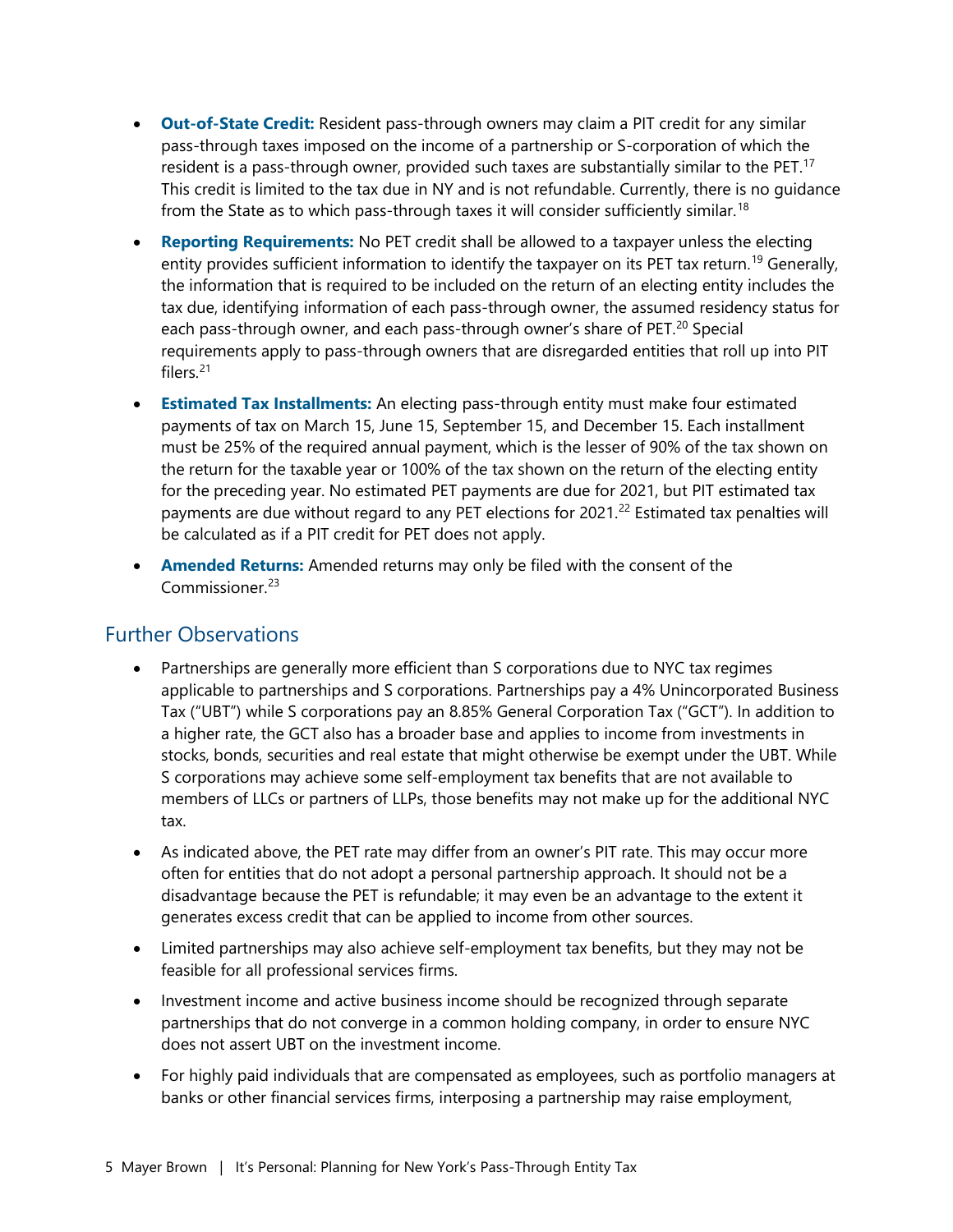insurance, self-employment tax and deferred income issues, and will require the input of employment specialists.

- Tax year 2021 PET presents a potential cash crunch—the State will effectively collect double tax on the entity's income before issuing a PIT refund to the pass-through owners. The entity would pay PET with its return and the owners would claim a credit and refund on their personal income tax returns; however, NY will have collected individual estimated tax from the pass-through owners in the meantime, which means they pay an extra level of tax out of pocket.
- Some aspects are unclear: for example, how will the State handle federal changes to income that arise from partnership audits? Do credits for out-of-state tax apply before applying credits for PET, in determining refundability? Will pass-through tax paid to NJ, CT and MD qualify for a PIT credit under the provision for similar taxes paid to other states? Will NYC join the State?

## Additional Tax Items in the Budget

The budget sets a temporary top PIT rate of 10.9%;<sup>[24](#page-6-21)</sup> increases the corporate tax rate from 6.5% to 7.[25](#page-6-22)%<sup>25</sup> for corporations that have business income in excess of \$5 million; adds-back gains that are excluded from federal gross income under the Qualified Opportunity Zone regime; extends the sales tax exemption for certain entities covered by the Dodd Frank Wall Street Reform and Consumer Protection Act; increases the gross receipts threshold for sales tax registration to \$500k; excludes publicly traded entities, REITs, UPREITs and mutual funds from the beneficial owner disclosure requirements that apply to certain real estate transactions involving LLCs;<sup>[26](#page-6-23)</sup> legalizes mobile sports gambling; and offers and extends numerous tax credits. Notable omissions include a new levy on mezzanine debt and a revival of the stock transaction tax.

#### Conclusion

Overall, and when compared to the originally proposed unincorporated business tax, the PET has the potential to provide a substantial benefit to State residents and nonresidents. The PET election will not be appropriate for all pass-through entities, however. The State understood that reality and therefore made the tax electable. New York businesses should take advantage of that electability and be open to re-organizing in ways that allow them to avoid making tough choices between the needs of resident and nonresident pass-through owners. The PET is designed to be personal.

*For more information about the topics raised in this Legal Update, please contact any of the following lawyers.*

**Zal Kumar** +1 212 506 2325 [zkumar@mayerbrown.com](mailto:zkumar@mayerbrown.com)

**Leah Robinson** +1 212 506 2799 [leahrobinson@mayerbrown.com](mailto:leahrobinson@mayerbrown.com) **Kelly W. Donigan** +1 212 506 2524 [kdonigan@mayerbrown.com](mailto:kdonigan@mayerbrown.com)

**Juan F. Lopez Valek** +1 212 506 2471 [jlopezvalek@mayerbrown.com](mailto:jlopezvalek@mayerbrown.com)